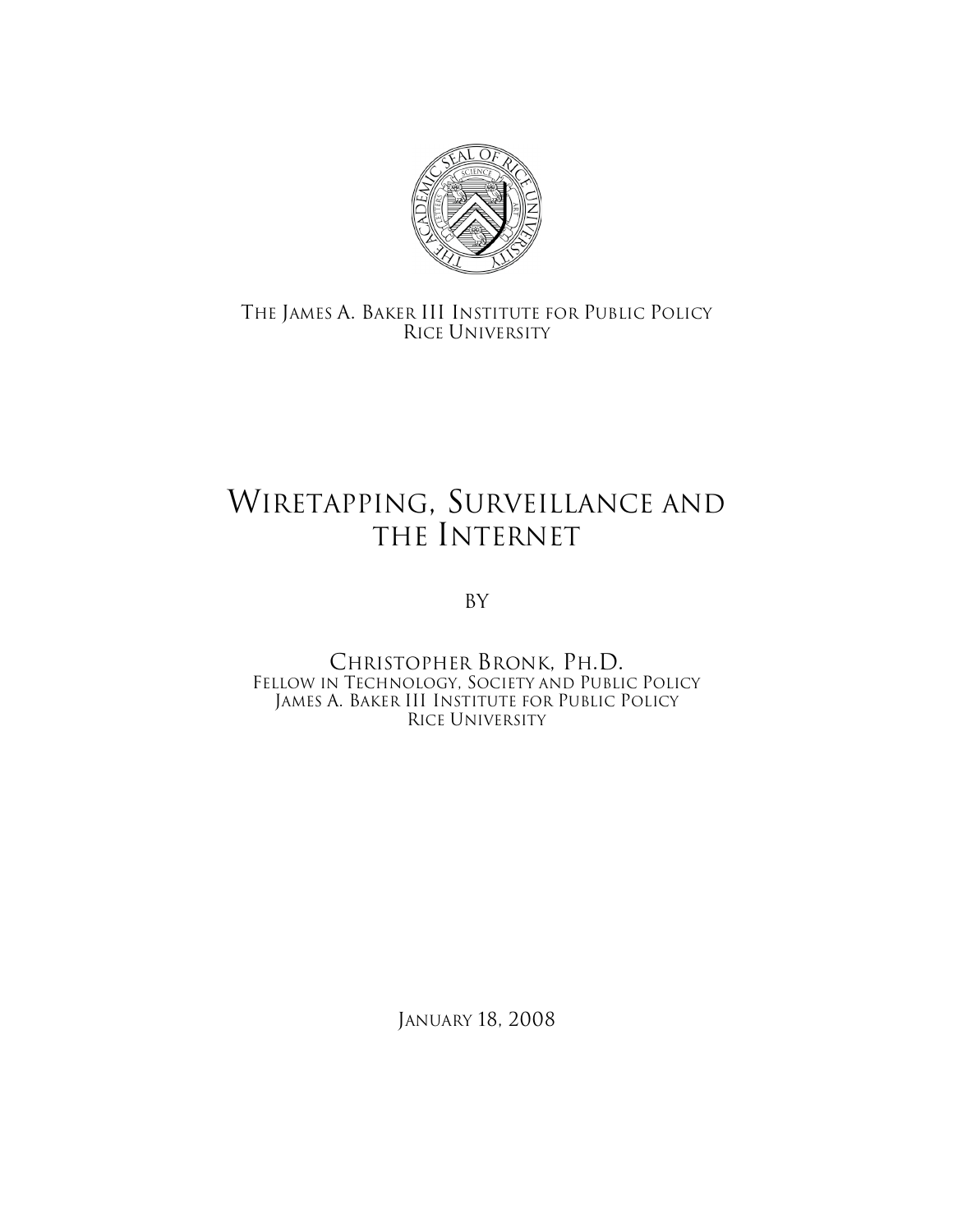THE FOLLOWING OPINION PIECE WAS WRITTEN BY A RESEARCHER, FELLOW OR SCHOLAR. THE RESEARCH AND VIEWS EXPRESSED IN THIS OPINION PIECE ARE THOSE OF THE INDIVIDUAL(S), AND DO NOT NECESSARILY REPRESENT THE VIEWS OF THE JAMES A. BAKER III INSTITUTE FOR PUBLIC POLICY.

© 2008 BY THE JAMES A. BAKER III INSTITUTE FOR PUBLIC POLICY OF RICE UNIVERSITY

THIS MATERIAL MAY BE QUOTED OR REPRODUCED WITHOUT PRIOR PERMISSION, PROVIDED APPROPRIATE CREDIT IS GIVEN TO THE AUTHOR AND THE JAMES A. BAKER III INSTITUTE FOR PUBLIC POLICY.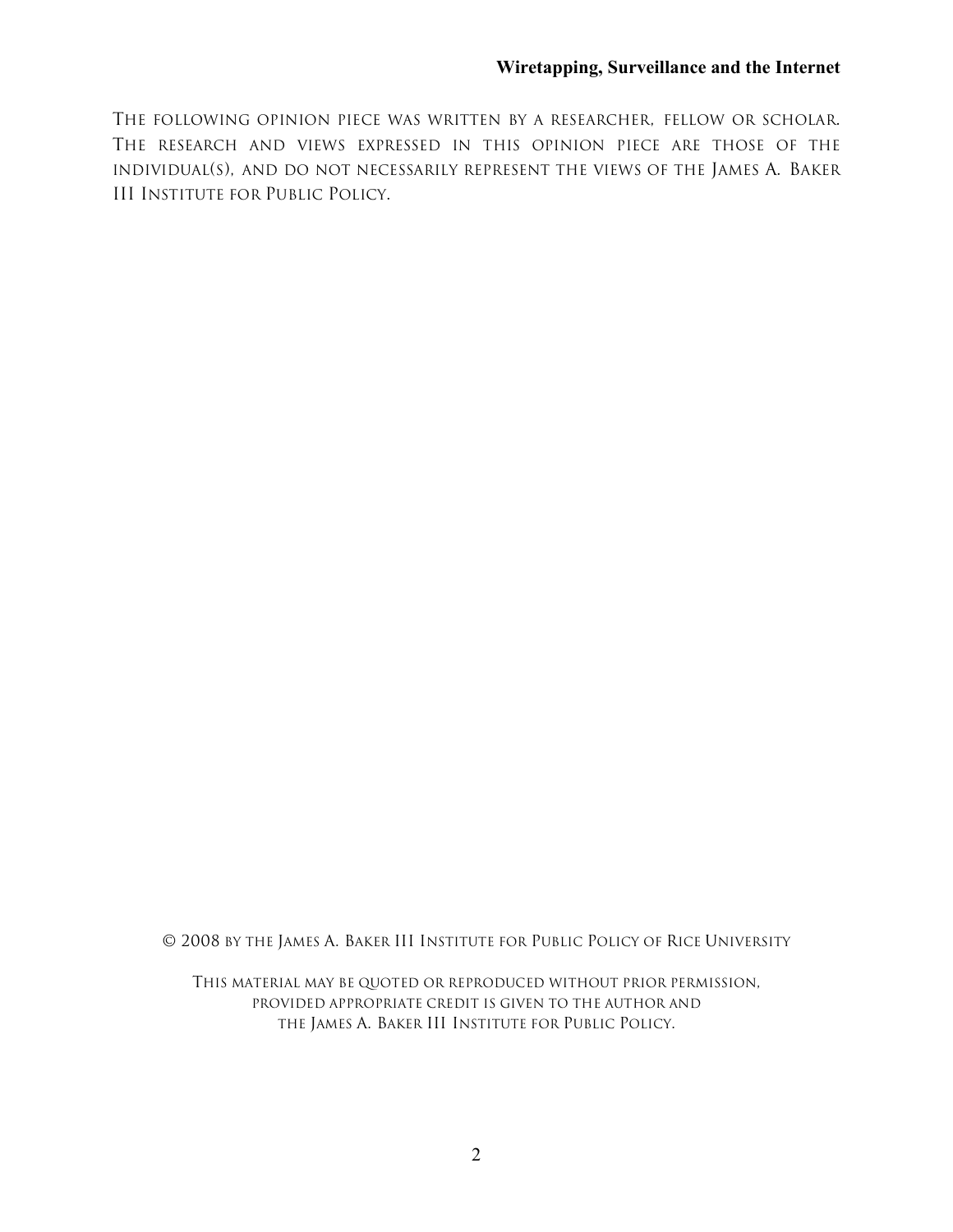## **Wiretapping, Surveillance and the Internet**

"Ways may someday be developed by which the government, without removing papers from secret drawers, can reproduce them in court, and by which it will be enabled to expose to a jury the most intimate occurrences of the home."

— Louis Brandeis, dissenting opinion, *Olmstead v. United States* (1928)

After a recent lecture covering the issues of online privacy and electronic monitoring, I asked the students of my information technology seminar to consider the balance between the need for national security versus the desire for individual privacy. The essays I received held a wealth of opinion on one of the most controversial issues for the current administration: the mass monitoring of telephone and electronic communications by government outside the conditions of a judicial warrant.

Educated by 1960s vintage Ph.D.s willing to pass along their views of government activities and abuse — chronicled in the reports of the Church Committee, I expected a stream of outrage regarding the possibility that many or most of our telephone calls, e-mails and Internet habits might be viewed by the United States Intelligence Community. Instead, I received many replies in this vein: "For my part, I have nothing to hide from the government; my daily activities, emails, and travels show no evidence of suspicious activity. If the government chooses to watch me closely, I do not feel threatened."

Such a sentiment not only disregards the hard-won freedoms Americans consider sacred, but also reinforces an attitude within government that such freedoms have necessarily become obsolete. Under our system of government, anonymity and privacy are inextricably linked, because anonymity protects us from intimidation and coercion, no matter how subtle. We are a nation that casts our ballots anonymously, and for good reason. If unchecked, government-sanctioned eradication of anonymity will produce a chilling effect on political speech in this country.

In his remarks at a geospatial intelligence conference in San Antonio last October, Donald Kerr, the principal deputy director of national intelligence, gave insight into the government's perspective on the balance between security and privacy. Kerr asserted that we could have both, but retaining them would require jettisoning anonymity. "In our interconnected and wireless world, anonymity — or the appearance of anonymity — is quickly becoming a thing of the past,"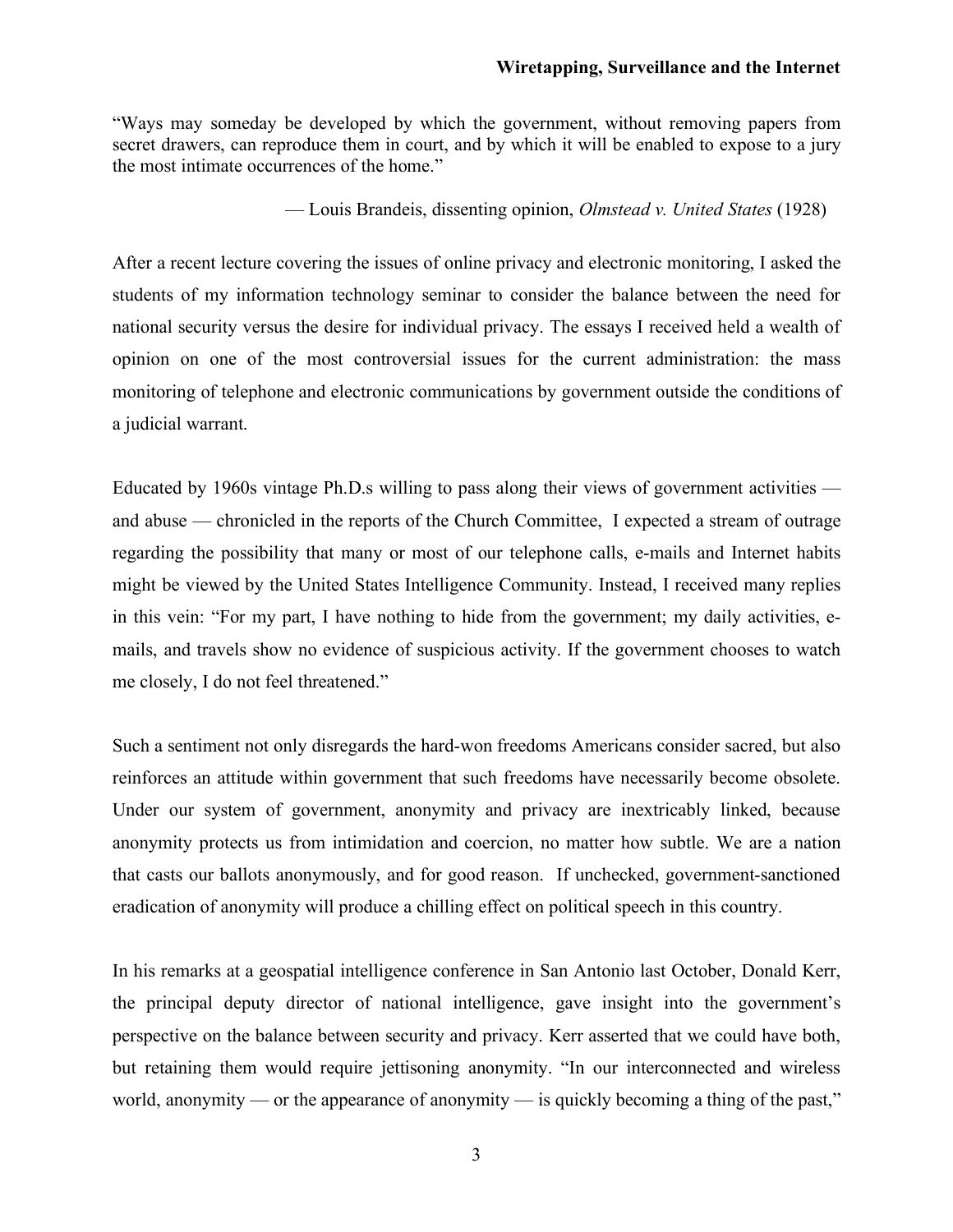## **Wiretapping, Surveillance and the Internet**

Kerr said, advocating the need "to move beyond the construct that equates anonymity with privacy. … Protecting anonymity isn't a fight that can be won." he quipped. As far as safeguarding this new definition of privacy, Kerr basically said, "Trust me."

But why is anonymity a lost cause? In part, it is due to our digital personae. We can blame the death of anonymity on credit cards, digital telecommunications, Google, the global positioning system, the National Security Agency (NSA) and a plethora of other phenomena. In becoming digital, our society has mapped more and more of its interactions to a format that is easily monitored, read and processed. Sure, we have gotten convenience in the deal, but Visa, MasterCard and American Express know what we buy. Over time, private companies and government agencies have compiled massive quantities of data produced by our ever-growing digital footprints. It should come as no surprise that the NSA is trying, according to CNN, "to create a database of every [telephone] call ever made."

The chief concern was expressed by another student: "My only worry is what the government constitutes as an attack on America. With 'terrorism' and 'national security' being used completely out of context these days, the government may unlawfully arrest someone as a 'terrorist who is putting national security at risk' when the individual may be doing nothing more than protecting America's citizens by revealing certain truths." While this fear may not yet be grounded, there is a valid concern regarding misuse of data collected by either government or commercial entities. ChoicePoint, an Atlanta-based data aggregation company, may be considered a private intelligence agency of sorts. Disturbingly, the company sold mountains of personal data to unscrupulous entities, which later used it to conduct thousands of cases of identity theft.

While data theft/loss and monitoring are obviously not the same, the concern is that monitored data will be inappropriately shared, mishandled or misused. Tremendous temptation exists to employ intelligence products for political or financial gain. By broadening our electronic dragnet to all communications, we open our system to unfathomable potential for abuse. For intelligence officials, who are, above else, charged with monitoring the activities of foreign persons, to declare anonymity dead, is frightening. It is worth remembering that the drafters of "The